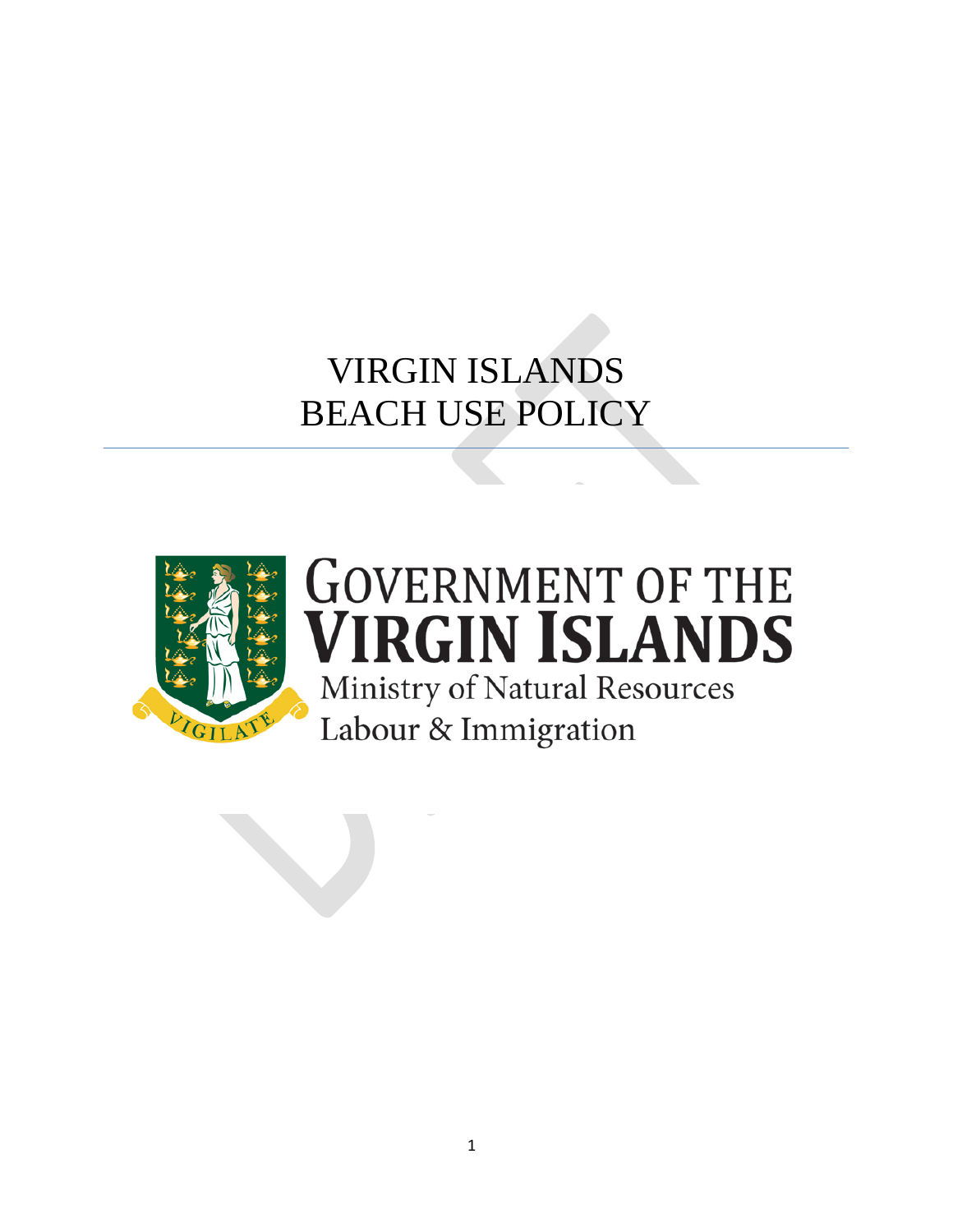*"There is probably no custom more universal, more natural or more ancient, on the sea-coasts … of the world, than that of bathing in the salt waters of the ocean and the enjoyment of the wholesome recreation incident thereto. The lure of the ocean is universal; to battle with its refreshing breakers a delight The attraction of the ocean for mankind is as enduring as its own changelessness."*

*~ The Florida Supreme Court 1939, White v. Hughes*

## **1. INTRODUCTION**

Resolution No. 7 of 1989 (Figure 1) of the then Legislative Council established the principle that beaches held a special place in the natural patrimony of the Territory and were to be managed to ensure continued traditional access and use.

Thereafter, the legislative instrument established the following fundamental principles:

- All shores and all beaches within the Virgin Islands are vested in the Crown;
- There is always free access from any part of the waters to the shores and beaches; and
- There should be reasonable access across lands to shores and beaches.

The Virgin Islands Physical Planning Act, 2004 defines a beach as:

*"that area of the coastal zone from the seaward limit of the foreshore running inland to the vegetation line or other natural barrier whichever is closer to the*  landward limit of the foreshore, and a beach may consist of sand, stones, gravel, *shingle, coral fragments or boulders".*

Section 61 of the Physical Planning Act No. 4 of 2004 further clarified public access and right of way to beaches by requiring:

- at least one public landward access to every beach in the Territory;
- barring landward access, traditional public use of a private landward access through an existing private development shall be sufficient to establish a public way over that access for the purpose of access to the beach by the public;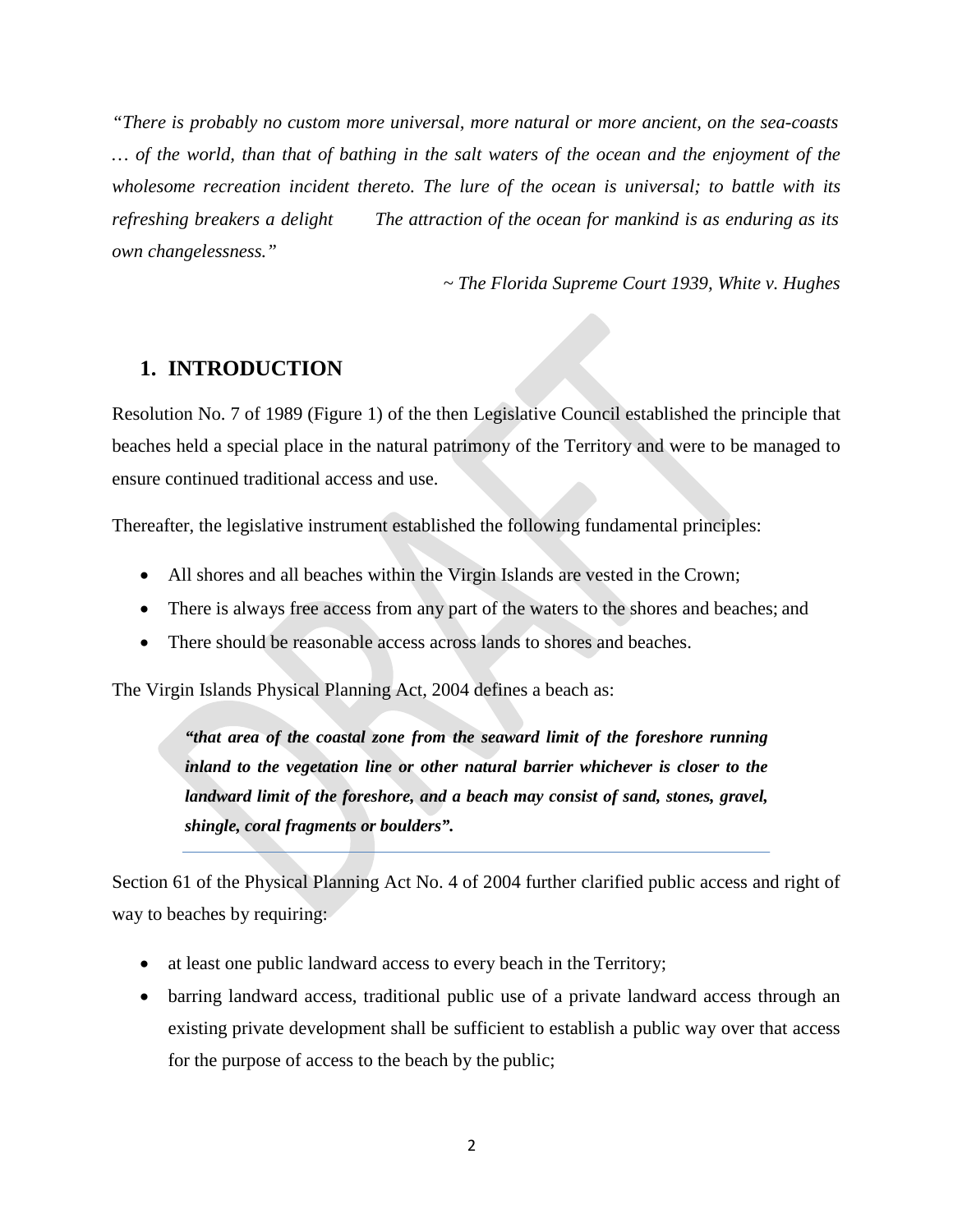- where necessary, and through recommendation by the Minster, Crown acquisition of the right to public use of a landward access by gift, agreement, compulsory acquisition or in exchange for other property, interest or financial exemption, as recommended by the Minister; and
- public landward access, which is free of charge as a development condition, in cases where a proposed development is likely to adversely affect the public's ability to access a beach from the landward side.

Unfortunately, due to the lack of an approved comprehensive beach management framework and holistic beach management plans that take into consideration the myriad of environmental, sociocultural and economic issues associated with beaches, the Territory's beaches have been mostly developed in an ad hoc manner. General use of beaches for organized recreational or entertainment purposes for instance, are largely unregulated. Laws and policies that govern this are either lacking or outdated. Additionally, in some instances access/use of some beaches in the Territory has been denied by individuals who lay claim to the beach.

Management of beaches in the Territory should proceed with a clear understanding of;

- $\triangleright$  the limits of Crown with respect to beaches;
- $\triangleright$  the rights of access and use of beaches on private islands
- $\triangleright$  (public access points, including motorable access to a beach;
- $\triangleright$  the authority and responsibilities of key focal agencies responsible for management of beaches;
- $\triangleright$  the physical (natural and man-made) characteristics of beaches, its existing uses and conflicts, threats, their cultural heritage and carrying capacity;
- $\triangleright$  safety considerations; and
- $\triangleright$  the desired goals for each beach based on thorough consideration of the need to ensure ecological integrity whilst examining the feasibility of activities that may support economic development in the Territory.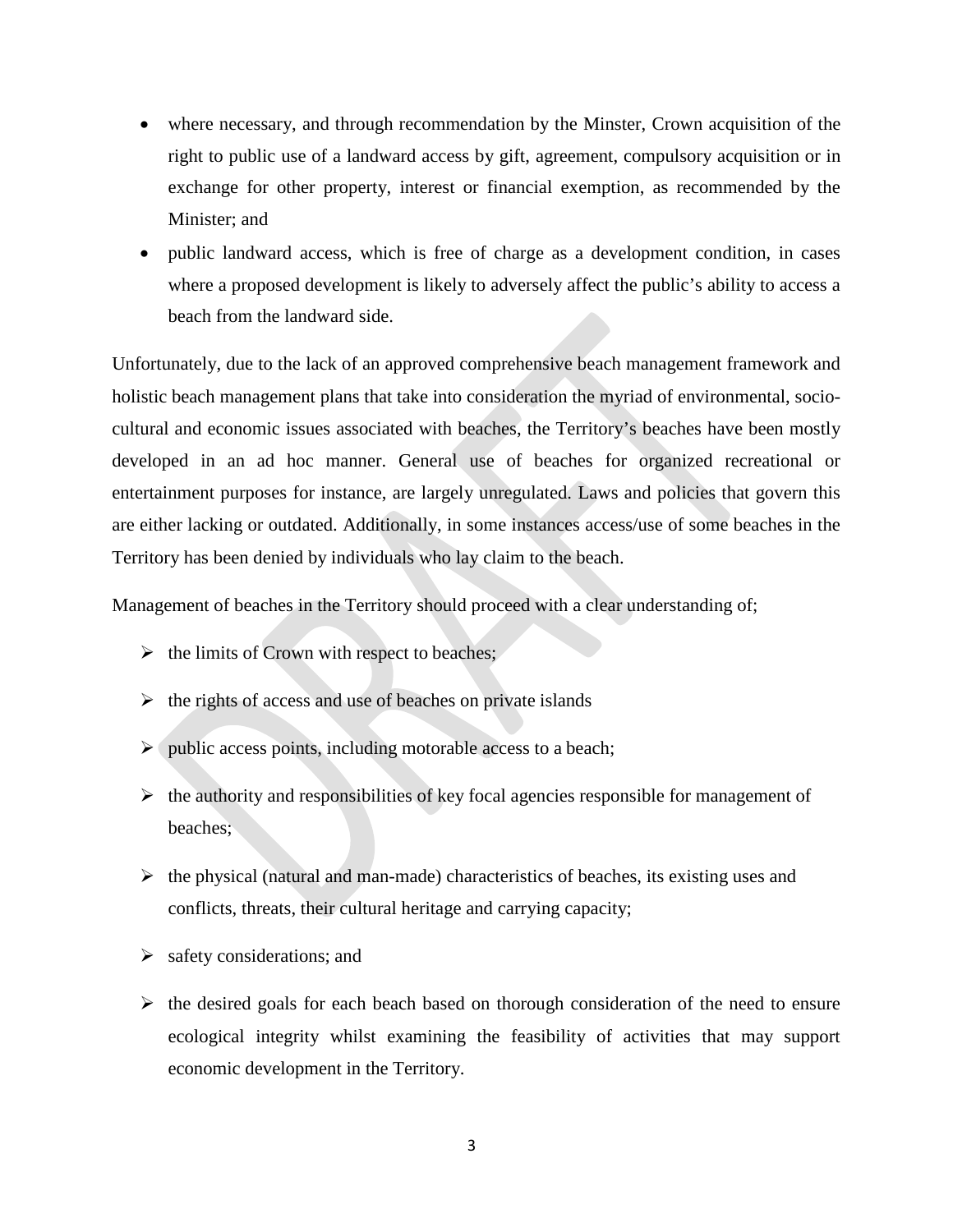## **2. BEACHES – IMPORTANCE AND THREATS**

Beaches of the Virgin Islands are renowned worldwide for their beauty and tranquility. Locally, beaches are cultural and recreational gathering places, and provide economic benefits primarily through tourism. Additionally, beaches are one component of a complex coastal ecosystem offering coastal protection and filtration services to assist in maintaining prime water quality in coastal waters.

Beaches in the true sense are not limited to the sandy / rocky typically unvegetated portion of the shore as defined in the Physical Planning Act, 2004. Beaches extend into what is called the backshore which includes sand dunes that support plant life and assist in stabilizing the beach environment. A more comprehensive definition of a beach follows;

*"the zone where the accumulation of unconsolidated material (muds, sands, stones, gravels, shingles, coral fragments or boulders) extends seaward to the 20m bathymetric depth (unless depth of closure exceeds 20m) and landward to the place where there is a marked change in material, topography, or to the line of permanent vegetation (usually the effective limit of storm waves), whichever is furthest landward".*

Beaches are active ecosystems that require special attention in terms of their management. Consideration should be given to adapting this more comprehensive definition of a beach into future legislation. This should be done with the understanding that the backshore may in many instances be private property and hence a distinction must be made between the section of the beach that is Crown (ie. from the seaward limit to the vegetation line) and the section that is private.

Beaches are also an integral part of the economic well-being of the Territory. A 2013 study entitled, *"Tourism Value of the Environment* carried out by the Institute of Environmental Studies, University of Amsterdam, found that 75.8% of tourists surveyed agreed that *"beaches in the BVI are particularly beautiful"*. Based on the findings of their study, the researchers concluded that *"beaches are the most important ecological assets of the BVI and may well be considered the engine of the economy. For this reason, the beaches and the ecosystems supporting this ecological asset should be managed well"*.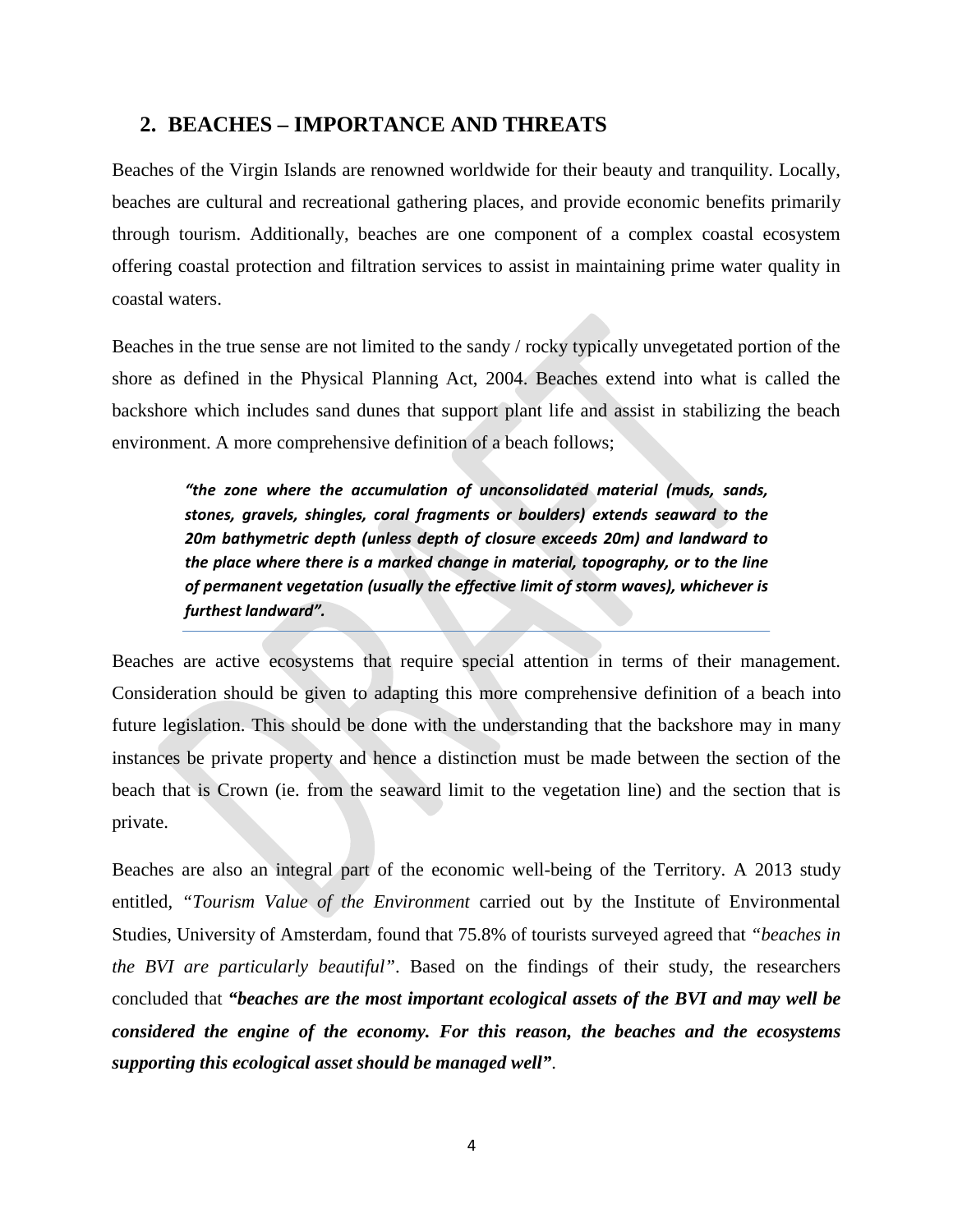Various threats to beaches, their functionality and public use include, but are not limited to:

| <b>Threat</b>                                                                                                                                                                                                                                                                                                                                                           | Economic | <b>Social</b> | <b>Environmental</b> |
|-------------------------------------------------------------------------------------------------------------------------------------------------------------------------------------------------------------------------------------------------------------------------------------------------------------------------------------------------------------------------|----------|---------------|----------------------|
| 1. Poor water quality from storm water runoff and other discharges<br>within adjacent watersheds and from various types of vessels,<br>which may contain pollutants or untreated wastewater                                                                                                                                                                             |          |               |                      |
| 2. Deteriorating coral reef structures, which protect beaches from<br>storm surge and wave action and provide an important source of<br>sand to replenish beaches. Coral reef degradation is resulting<br>from sedimentation, anchor damage, an increasing number of<br>vessel groundings, some poor fishing practices, bleaching,<br>disease and other related factors |          |               |                      |
| Loss of associated habitats such as salt ponds and mangroves,<br>3.<br>which are instrumental to the ecological integrity of beaches                                                                                                                                                                                                                                    |          |               |                      |
| Degraded wildlife habitat<br>(turtle and shorebird nesting) are<br>4.<br>heavily frequented or developed beaches;<br>including light<br>pollution                                                                                                                                                                                                                       |          |               |                      |
| 5. Litter, including washed ashore marine debris and litter produced<br>during and after use by large groups attached to cruise ships or<br>associated with special events                                                                                                                                                                                              |          |               |                      |
| Clearing of beach vegetation<br>6.                                                                                                                                                                                                                                                                                                                                      |          |               |                      |
| Persistent, mass Sargassum landings<br>7.                                                                                                                                                                                                                                                                                                                               |          |               |                      |
| Sand mining, which while mainly outlawed still takes place to<br>8.<br>some extent                                                                                                                                                                                                                                                                                      |          |               |                      |
| Compacting of sand dunes by vehicular traffic<br>9.                                                                                                                                                                                                                                                                                                                     |          |               |                      |
| 10. Sea level rise combined with minimal building setbacks which<br>reduces the ability of the beach to adapt by migrating in land                                                                                                                                                                                                                                      |          |               |                      |
| 11. Lighting of bon fires and beach barbeques which "soil" the sand                                                                                                                                                                                                                                                                                                     |          |               |                      |
| 12. Overcrowding and other related visitor use impacts, which may<br>affect ecological and physical integrity                                                                                                                                                                                                                                                           |          |               |                      |
| 13. Unregulated activities within the beach zone, such as use of<br>heavy equipment, ill-placed temporary and permanent vending<br>and beach bar facilities, which may impair the free seasonal<br>movement of sand, thereby contributing to erosion                                                                                                                    |          |               |                      |
| 14. Multiple and conflicting uses of some beaches that reduce beach<br>visitor experience                                                                                                                                                                                                                                                                               |          |               |                      |
| 15. Noise pollution from loud music not authorized for special events                                                                                                                                                                                                                                                                                                   |          |               |                      |
| 16. Lack of consistently applied use and safety guidelines for the<br>continued and balanced enjoyment by various user groups;                                                                                                                                                                                                                                          |          |               |                      |
| 17. Fragmented and unclear authority of key focal agencies<br>responsible for overall management.                                                                                                                                                                                                                                                                       |          |               |                      |

**Table 1: Threats to Beaches in the Virgin Islands**

# **3. EXISTING FRAMEWORK FOR BEACH MANAGEMENT IN THE TERRITORY**

Although the management of beaches in general falls under the remit of the Ministry of Natural Resources and Labour as a public natural resource, a number of other government agencies play a significant role in beach management (Table 2). The creation of a Beach Management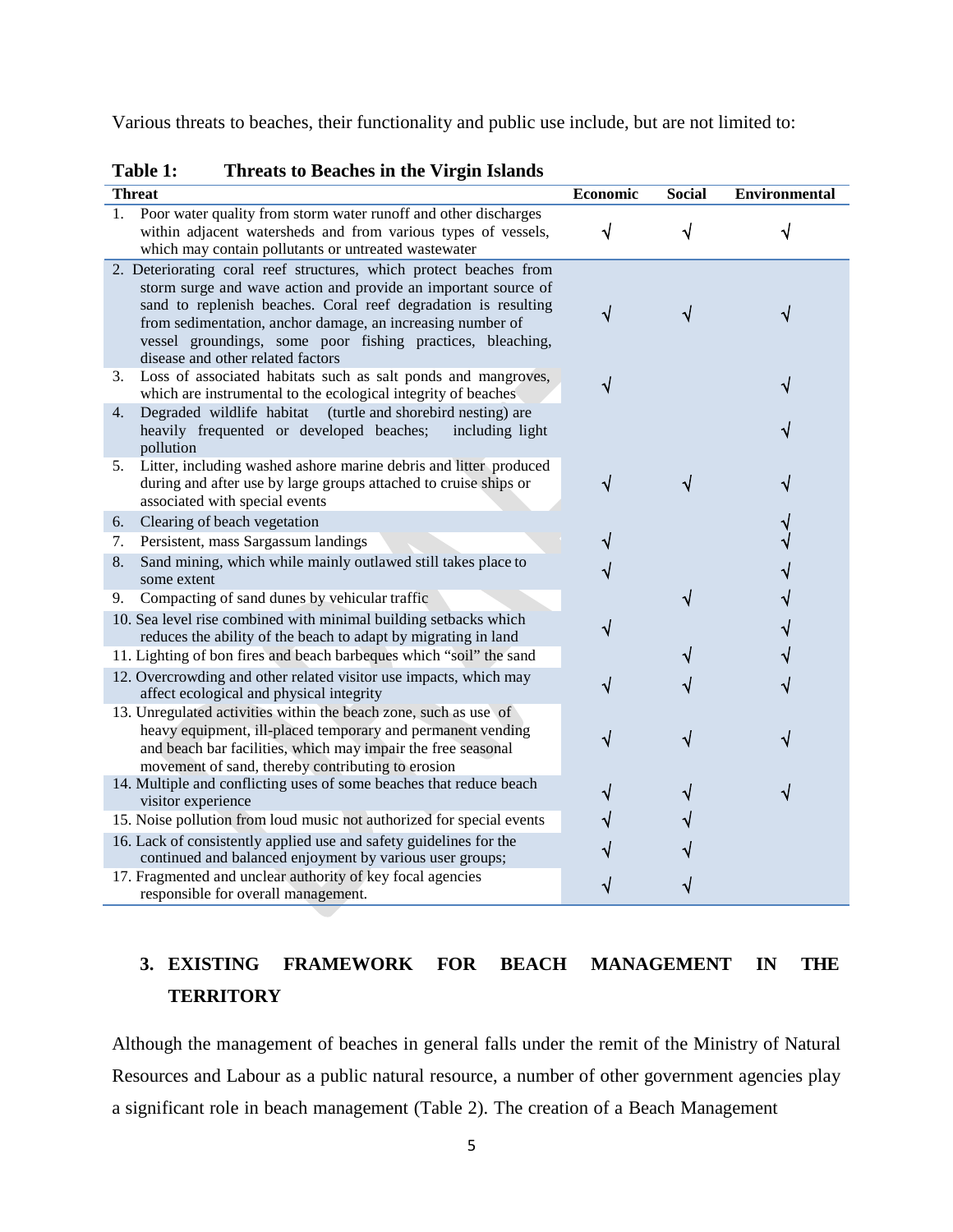Commission is advanced, whose ultimate goal will be the overall management of all beaches in the Territory and to safeguard beaches by:

- 1. Promoting safety and security;
- 2. Regulating use;
- 3. Managing multiple users to avoid conflicts; and
- 4. Managing economic activities on and near the beaches.

The Commission would have the ability to vet and recommend all applications for commercial use of beaches and work with regulatory agencies to coordinate all aspects with respect to beach management. The Commission's recommendations will be submitted to the Ministry of Natural Resources, Labour and Immigration for the ultimate approval of the Cabinet of the Virgin Islands. The Commission would effectively provide broad policy guidance concerning the use of beaches so as to ensure that they are well maintained, safe and attractive for all users; thus, enhancing the tourism product, safeguarding the ecological integrity and promoting widespread social and economic benefits. The membership of the Beach Management Commission could be comprised of the following:

- 1. The Permanent Secretary, Ministry of Natural Resources, Labour and Immigration (Chairperson)
- 2. Director, Tourist Board
- 3. Head, Environment Unit of the Ministry of Natural Resources, Labour and Immigration
- 4. A representative of the Trade Division
- 5. Three private sector representatives selected by the Minister for the subject matter.

The work of the Commission will be supported by representatives of technical agencies responsible for licencing and permitting processes as outlined in

#### **Table 2: RESPONSBILITIES OF GOVERNMENT AGENCIES IN BEACH MANAGEMENT**

| <b>Agency</b>                                                                                               | <b>Responsibility</b>                                                           |
|-------------------------------------------------------------------------------------------------------------|---------------------------------------------------------------------------------|
| <b>Ministry</b><br><b>Natural</b><br>оf                                                                     | Grant of permission for vending, special events by large groups and the use of  |
| <b>Resources and Labour</b>                                                                                 | portions of the foreshore for development of various types of facilities.       |
| <b>Conservation</b><br>and                                                                                  | Technical vetting of applications for the use and development at beaches.       |
| Management of beach wardens responsible for ongoing maintenance. Beach<br><b>Fisheries Department</b>       |                                                                                 |
|                                                                                                             | monitoring.                                                                     |
| <b>National Parks Trust</b>                                                                                 | Direct management of legally designated beaches at National Parks.              |
| <b>Tourist Board</b><br>Advocacy for the development of beaches and support mechanisms that will facilitate |                                                                                 |
|                                                                                                             | greater access and use by the visiting community.                               |
| <b>Environmental</b><br><b>Health</b>                                                                       | Oversight and enforcement of operational standards by the vending and beach bar |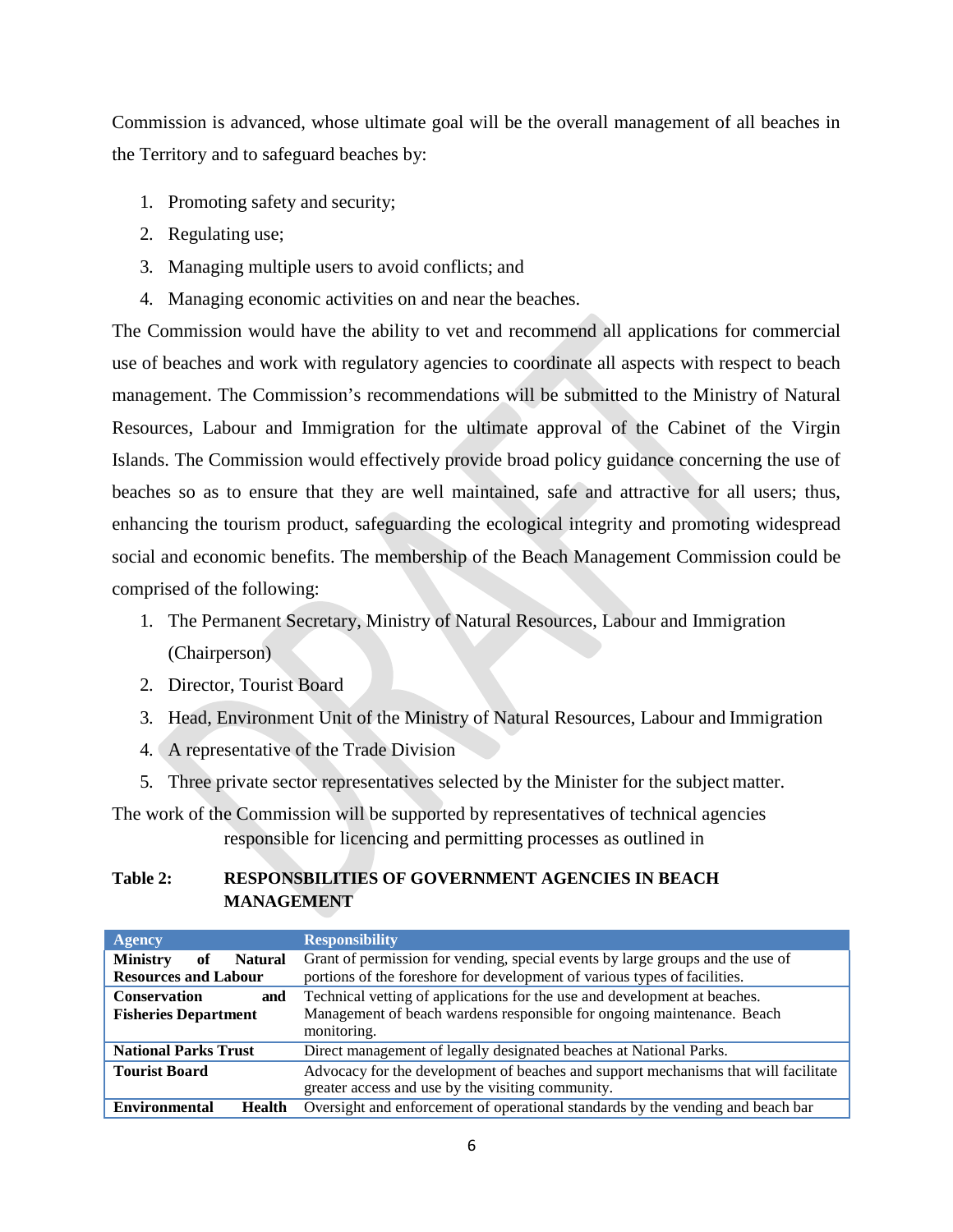| <b>Agency</b>                            | <b>Responsibility</b>                                                                   |
|------------------------------------------|-----------------------------------------------------------------------------------------|
| <b>Division</b>                          | facilities on the beach.                                                                |
| Town<br><b>Country</b><br>and            | Overarching planning of development to be fostered and encouraged along beaches.        |
| <b>Planning Department</b>               | Technical vetting of applications for the use and development at beaches.               |
| <b>Trade Department</b>                  | Approval of Trade Licences for beach facilities and services.                           |
| <b>Islands</b><br><b>Virgin</b><br>Royal | Approval of Noise Certificates for special, large scale events. Enforcement of all laws |
| <b>Police Force</b>                      | applicable to any infraction on the beach.                                              |
| <b>Fire and Rescue Services</b>          | Fire Safety recommendations and Fireworks Permits on the beach.                         |
| <b>Ministry</b><br>of                    | Approval to display fireworks                                                           |
| Communication<br>and                     |                                                                                         |
| Works                                    |                                                                                         |
| <b>Magistrate Court</b>                  | Approval of Liquor Licences to serve alcohol                                            |

# **4. POLICY STATEMENT**

The Government of the Virgin Islands recognizes that the beaches of the Virgin Islands are areas of traditional, cultural, social, economic and ecological importance to the Virgin Islands. Beaches are public and of free access (use) to all throughout the Territory. In recognition of their significance, beaches must be managed to ensure their sustainability for generations to come. As such, the principal aim of the Beach Use Policy is:

## *Balanced access to and rational use of beaches while ensuring their ecological integrity.*

The policy aims to balance the interests of all persons who vie to use the same physical space, while maintaining the ecological integrity of the beach. Business and commercial ventures may either complement or compete with the rights of individual beachgoers who want to recreate or undertake different types of activities. At the same time, agencies responsible for the management of beaches must ensure that the natural ecosystem functions are conserved.

## **4.1 Management Framework**

The policy's aim will be achieved by the delivery of two main result areas by the named principal agencies and other stakeholders. These result areas are:

- *1. Beach geomorphological, ecological and socioeconomic characteristics and dynamics defined at the global and individual levels to determine compatible activities to be fostered within beaches; and*
- *2. Beach use criteria, standards and guidelines per site developed and applied to guide decision making*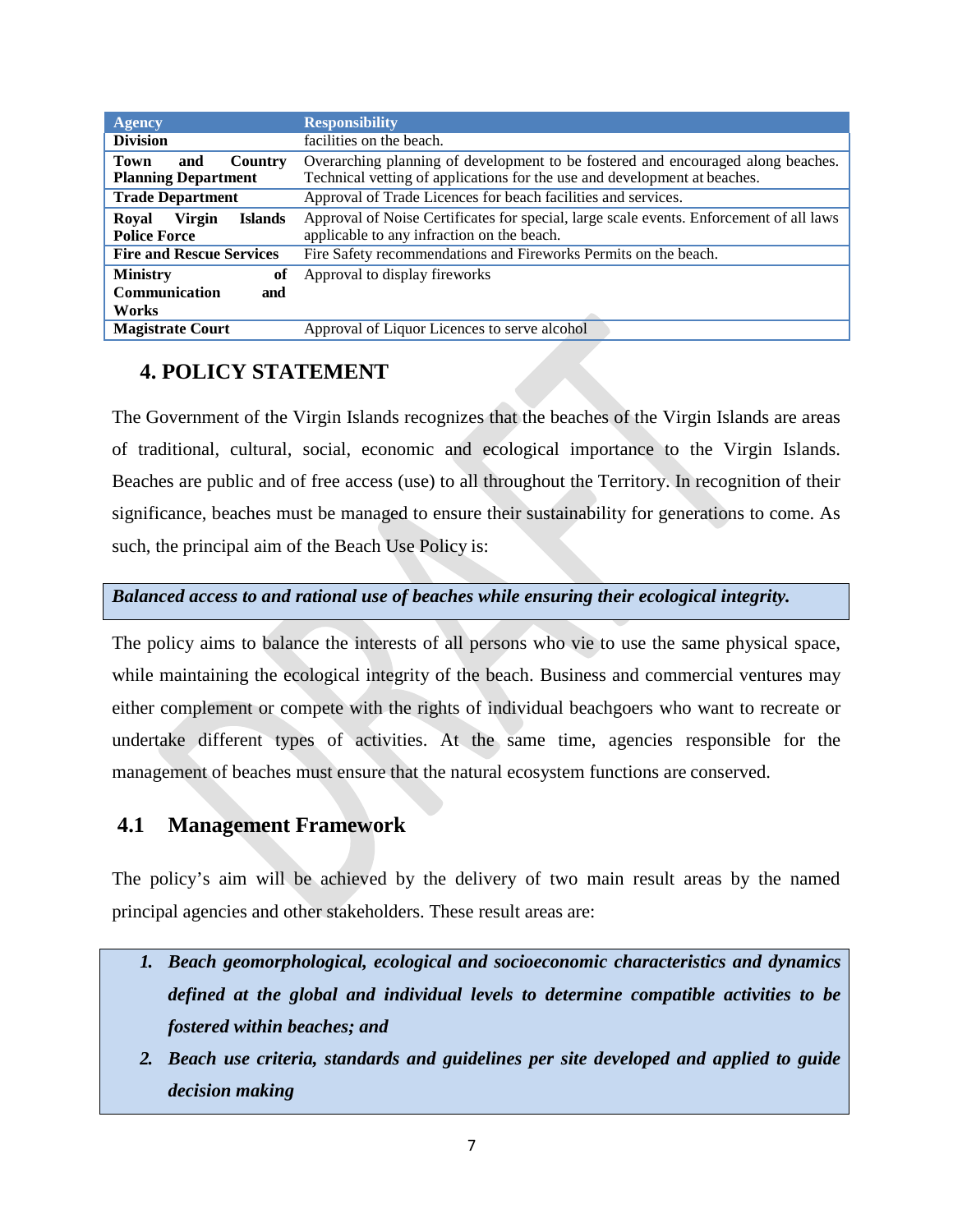The Policy will be supported by a planning process that will deliver a comprehensive management framework which will encompass the examination of the physical characteristics (natural and manmade) of the beach, existing use and conflicts, cultural heritage, carrying capacity and the desired goals for each beach<sup>1</sup>. The beach management framework advanced shall take into account current and future activities which may be fostered. Use of beaches will be encouraged through the thoughtful consideration of the manner in which activities may support economic development, whilst ensuring ecological integrity. Therefore, over time, an analysis of the current and future activities and uses will serve as a platform for balanced development in tune with sound environmental management practices that will ensure that the beach zone's values are maintained in the long-term.

The following decision support tools will comprise the beach management framework:

1) *A Beach Classification System* based on physical, ecological and socioeconomic characteristics.

Permitted and recommended activities within the beach zone will be guided by an understanding of geomorphological, ecological and socioeconomic dimensions. Beaches not only serve as spaces fulfilling various socioeconomic functions, but also perform critical ecological ones as well. Individual beaches are formed differently and the activities that may be undertaken are constrained by shape, the ecological roles that the beach may play traditional uses and safety ratings, amongst others. Some key attributes, which may be used to describe beaches and which will form part of the mechanisms for allocating use and grant permission for activities to be undertaken at beaches throughout the Territory, are:

- (i) the planform (the outline and shape of a beach geomorphology);
- (ii) associated habitats which are important to the maintenance of the physical and ecological integrity of an individual beach;
- (iii)the socioeconomic status of a beach (whether it is predominantly used within a residential, resort, mixed/multi-use or national park context);

<span id="page-7-0"></span> $1$  Gore, S. Framework development for beach management in the British Virgin Islands, Ocean and Coastal Management 2007: 732-753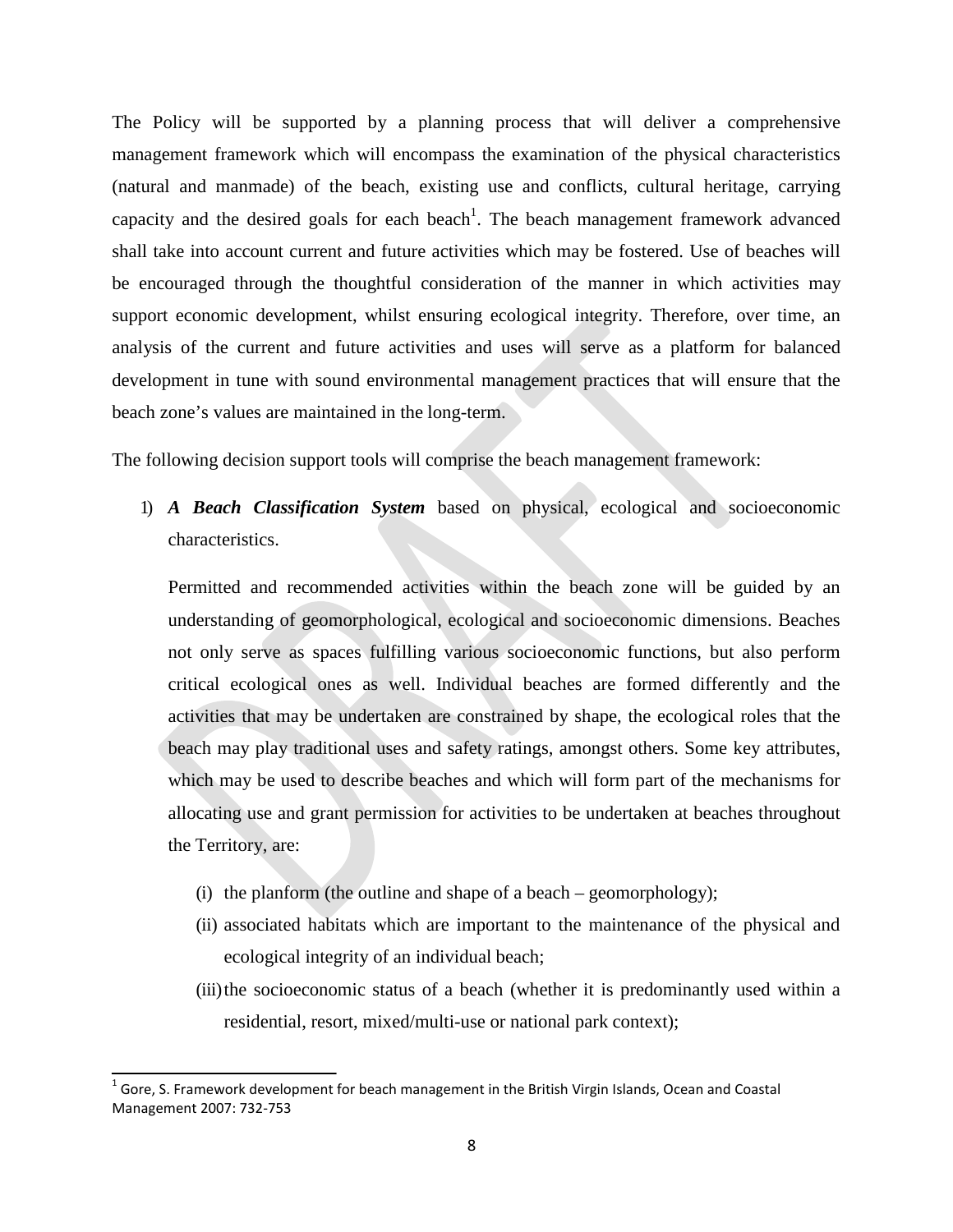- (iv) the principal sources of stress and the threats and associated impacts that may hinder a beach from fulfilling ecological or socioeconomic functions; and,
- (v) Safety considerations
- 2) *A Comprehensive Territory level Beach Management Plan (BMP)*, inclusive of a spatial plan, to guide the rationale use and development of beaches and shorelines based on the beach classification.

The BMP will decide which beaches are best managed or developed for which purposes and determine the best beaches at which to promote various activities. The development of the BMP will by necessity engage various stakeholders responsible for the management of beaches such as residents adjacent to beaches, resort and private island owners, various government agencies and other stakeholders.

3) *Beach management plans at the level of individual beach classes or individual beaches*  including beach use criteria, standards and guidelines to guide decision making about activities at specific beaches along with the assessment of relative safety of use and measures to be applied.

Guidelines which will inform the overall management framework for beaches will assist the Ministry of Natural Resources & Labour, as well as other agencies in determining the scale, location and use of beaches for various types of activities.

The main mechanism to regulate ongoing use will be through the issuance of permits, licences and certificates as defined in Table 3.

| Agency                                         | Type of Permit(s) Issued and Plans Prepared                    |
|------------------------------------------------|----------------------------------------------------------------|
| <b>Ministry of Natural Resources and</b>       | <b>Beach Use Approval Letter</b>                               |
| Labour                                         |                                                                |
| <b>Conservation</b><br>and<br><b>Fisheries</b> | <b>Territory level Beach Management</b>                        |
| <b>Department</b>                              |                                                                |
| <b>National Parks Trust of the Virgin</b>      | National Park Beach Use Approval Letter                        |
| <b>Islands</b>                                 |                                                                |
| <b>Environmental Health Division</b>           | Permanent Food Establishments: Food Establishment Licence/Food |
|                                                | Handler's Certificate                                          |
|                                                |                                                                |

**Table 3: GOVERNMENT ISSUED PERMITS / PLANS PREPARED**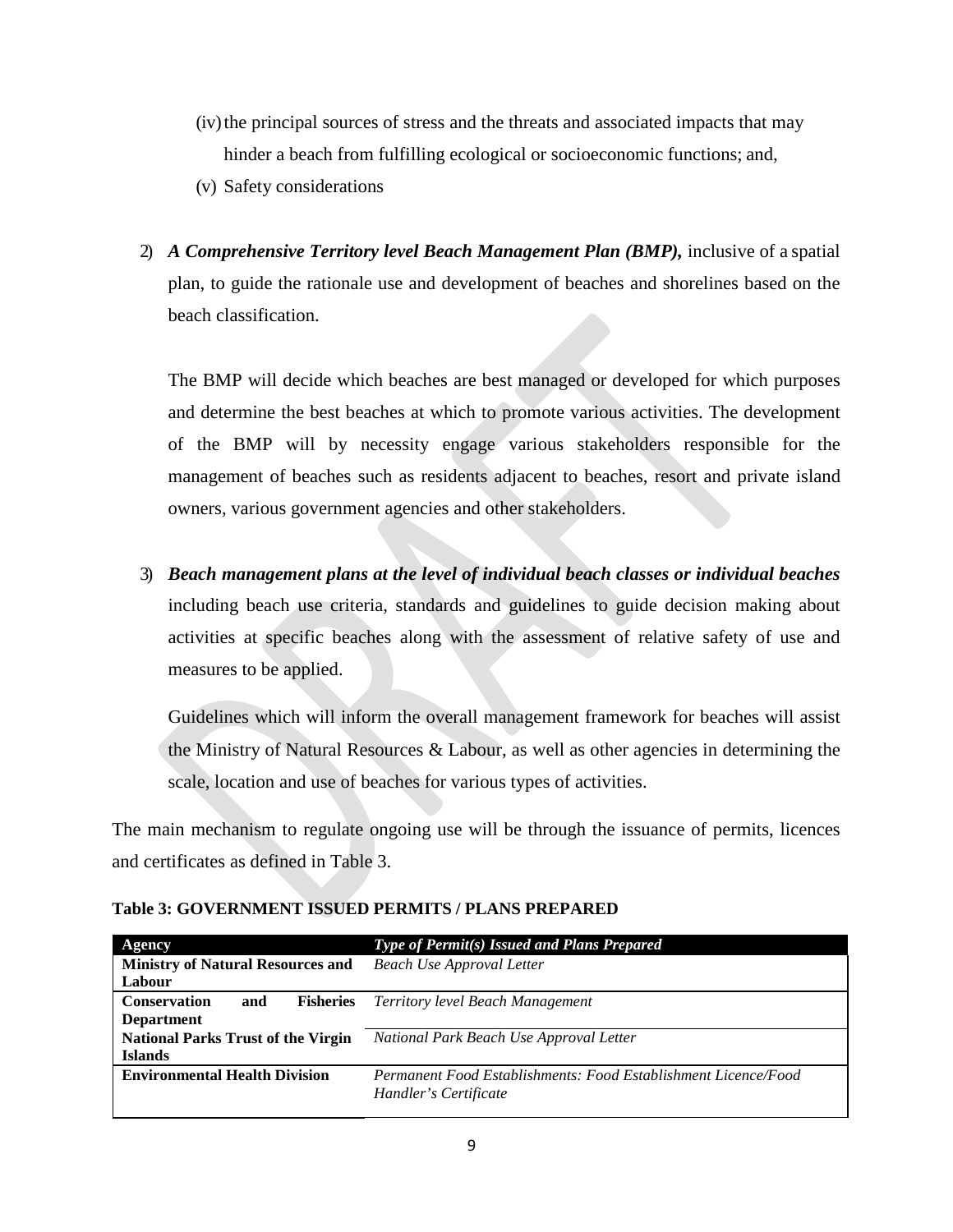| Agency                                    | Type of Permit(s) Issued and Plans Prepared                             |  |
|-------------------------------------------|-------------------------------------------------------------------------|--|
|                                           | Temporary Vending Establishments: Temporary Food Handler's              |  |
|                                           | Certificate/Temporary Food Establishment Licence                        |  |
| <b>Planning</b><br>Country<br>Town<br>and | Planning Approval for permanent establishments, giving consideration to |  |
| <b>Department</b>                         | the Beach Management Plan.                                              |  |
|                                           |                                                                         |  |
| <b>Trade Department</b>                   | Trade Licence (including Temporary)                                     |  |
|                                           |                                                                         |  |
| <b>Royal Virgin Islands Police Force</b>  | Noise Certificate                                                       |  |
| <b>Fire and Rescue Services</b>           | <b>Fire Safety Recommendation</b>                                       |  |
| <b>Ministry of Communications and</b>     | Licence to display fireworks                                            |  |
| Works                                     |                                                                         |  |
| <b>Magistrate Court</b>                   | Liquor Licence                                                          |  |
|                                           |                                                                         |  |

## **4.2 Decision Support Tools**

A Beach Classification System will be advanced to inform decision making with respect to the manner in which any management option and recommendation can be applied. Safety assessments will be included in the analysis. A standard format for identifying and assessing various ecological, social and other attributes on beaches will assist in categorizing uses, which are compatible with the specific beach, taking into consideration any threats, safety considerations and current and recommended activities.

Standards and guidelines on beach use and licensing of beach vending based on recommendations put forth by the Conservation and Fisheries Department, a Cabinet-appointed Beach Commission and other intermittent committees is advanced and is contained in **Appendix 1.** Vending and other activities requiring permission will require a formal application to the Ministry of Natural Resources and Labour. Application and use fees will be charged for various activities as per the proposed fee schedule along **Table 1 in Appendix 1**.

# **5. POLICY UPDATE AND AMENDMENT**

This Policy may be amended by the addition of appendices to reflect future guidelines for beach use management as the need arises.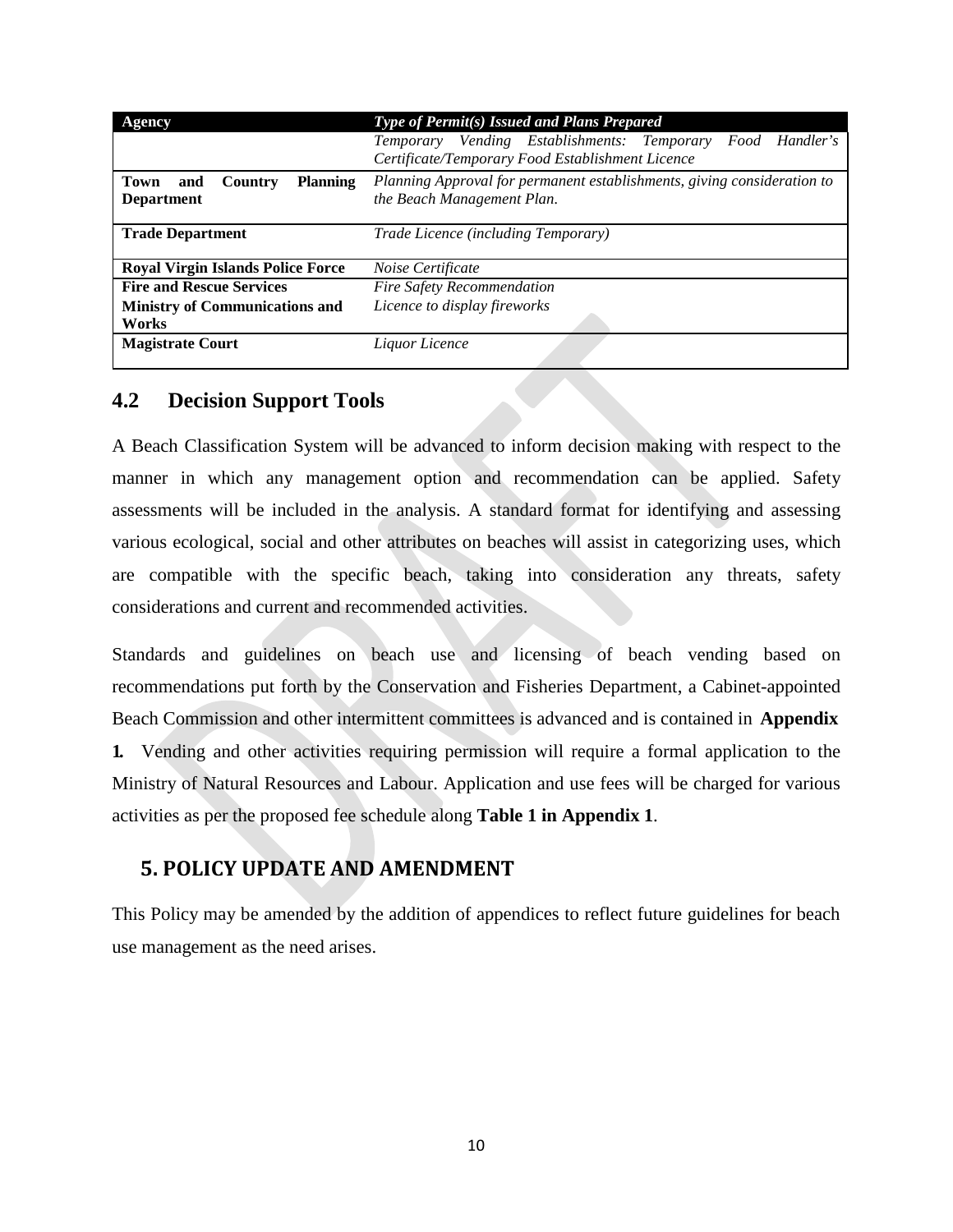## **APPENDIX 1: STANDARDS AND GUIDELINES**

### **1.1 DEFINITIONS**

For the purposes of this policy, the term *"beach use"* refers to the use of the beach as a venue for non-commercial and commercial purposes including recreation, entertainment, and vending.

- (i) **Non-Commercial**  use of the beach by large groups that does not involve the sale of goods and/or services. Non-commercial activities could include picnics/beach barbecues, camping, sporting activities and entertainment.
- (ii) **Commercial**  use of the beach for business activity in;
	- a. Entertainment
	- b. Vending- use of the beach for business activity by a beach vendor either in the short (event driven) or long term. Beach vending operations are transportable, and can be easily moved to various locations on the same beach or to various beaches.

Vending (event driven and long term) may be further categorized as follows;

- i. Beach food / beverage vending sale of food and drinks, which may or may not be prepared on site.
- ii. Non consumable products vending sale of non-consumable products such as souvenirs and clothing, rental of beach based equipment.
- iii. Land-based beach service vending provision of services such as hair braiding, massages, ecological /or historical tours.
- iv. Water-based beach service vending provision of services on the water such as garbage collection, in water provisioning,
- (iii) **Restaurant / Beach Bar** an informal or formal eatery where people sit and have meals and/or drinks on the premises. These establishments are permanently fixed.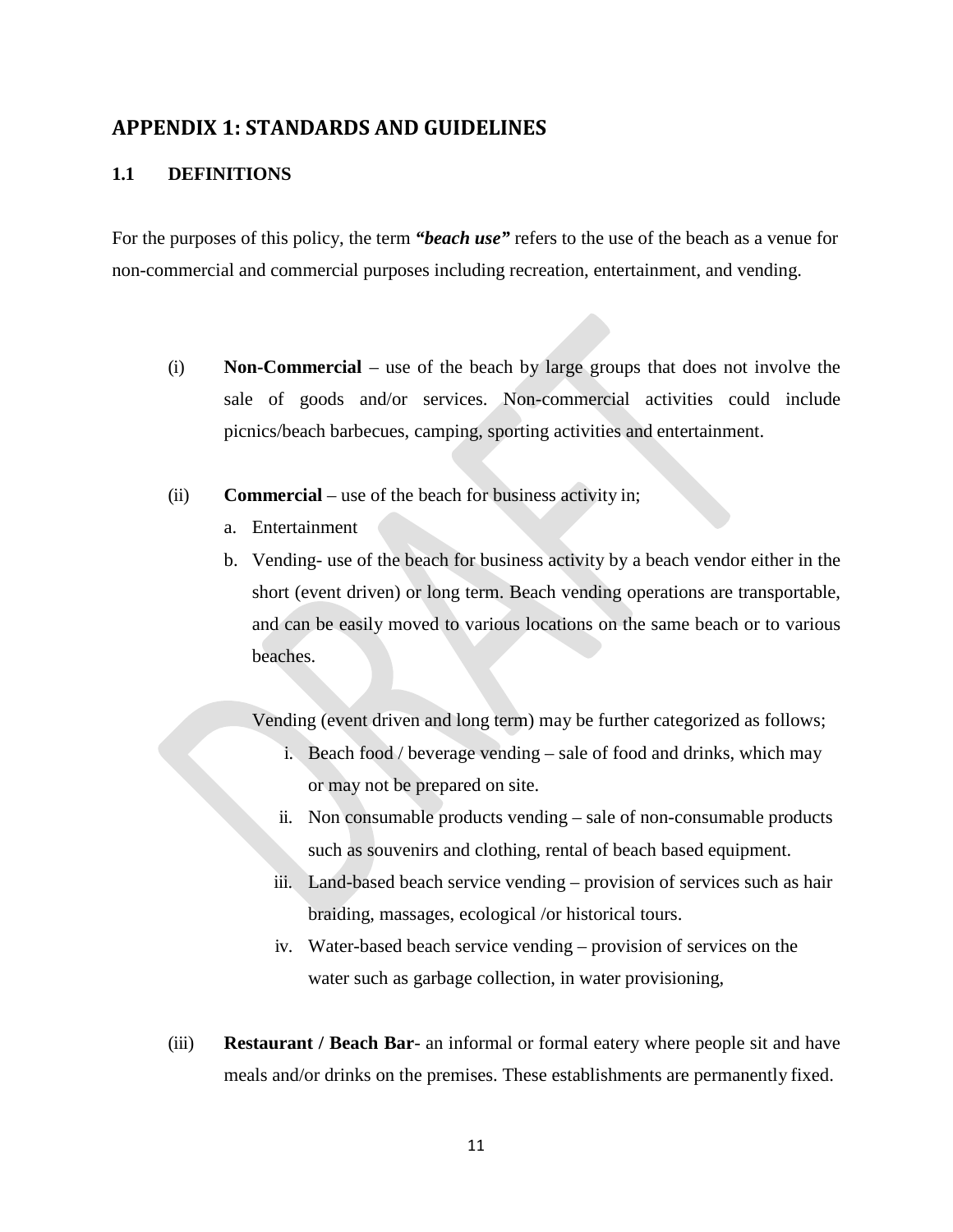### **1.2 APPLICATION FOR BEACH USE**

In general, applications will be considered based on the following guidelines;

- a. Non-commercial use of the beach would not ordinarily require prior permission from the Ministry of Natural Resources and Labour except in the following cases:
	- Groups larger than 50 persons
	- Loud speakers will be operated for a group of any size
	- Open fires will be used for a group of any size
- b. Commercial use of the beach for example in the case of entertainment and vending should be restricted to beaches designated within the Beach Management Plan as areas where commercial activity can be promoted. Additionally, vending should only be allowed on beaches where the requisite supporting structures exist to accommodate beach vendors.

#### Supporting structures for food and beverage vendors should at minimum include;

- (i) specially built covered spaces
	- a. temporary structure that has a solid, flat even floor surface made out of fire resistant rated wood (concrete slabs would not be allowed as they would impede natural sediment transport and increase the risk of accelerated erosion.
	- b. structure should have the ability to be removed and packed away safely in the event of a natural disaster, such as a hurricane.
- (ii) running water
- (iii) functioning and well maintained restrooms
- (iv) waste water plant / sewage treatment

(a) An application for a permit to use the beach must be completed and submitted to the Ministry of Natural Resources and Labour for approval unless that beach is managed by another entity, such as the National Parks Trust.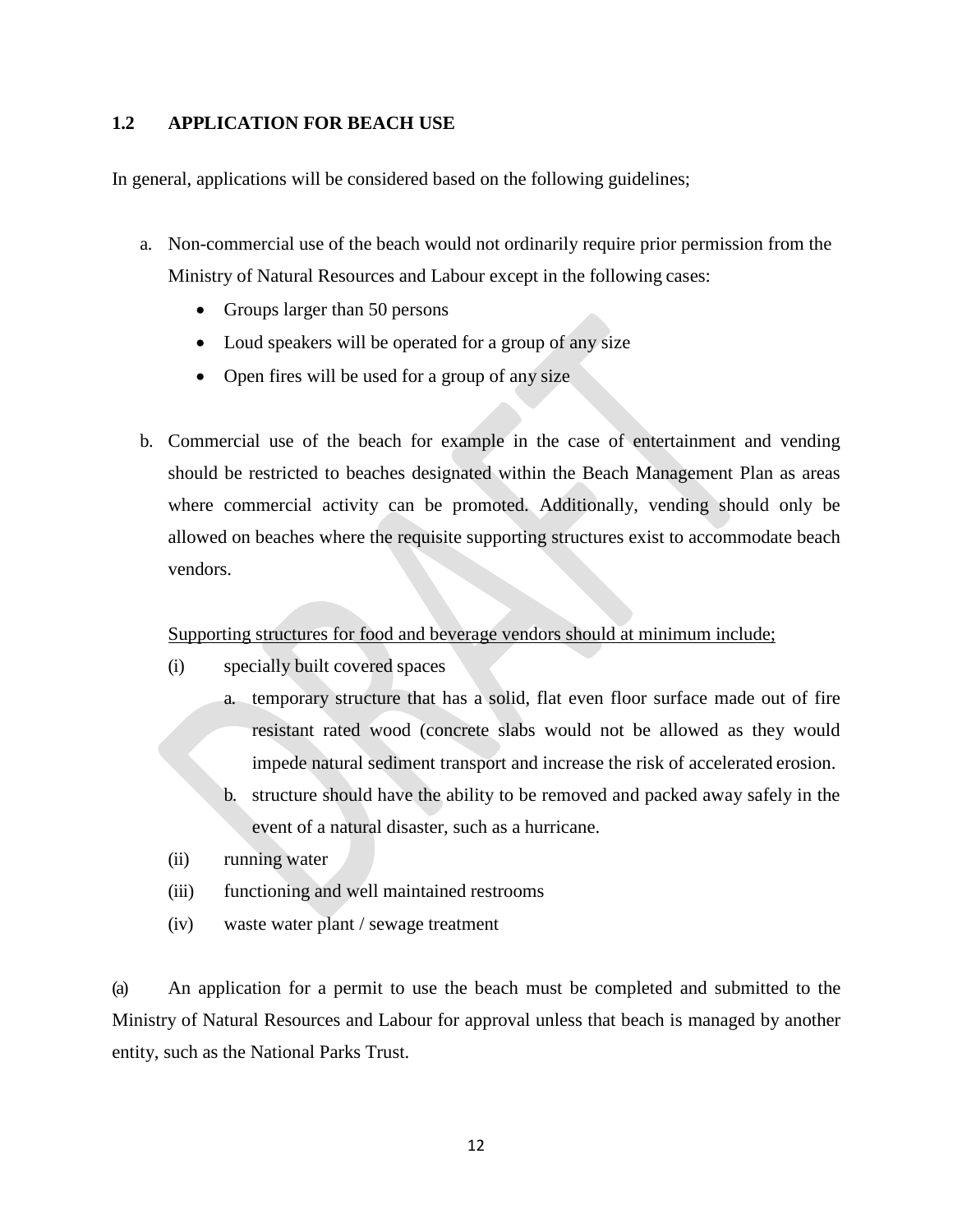- (b) An application for use of the beach must at minimum include the following;
	- (i) Name of applicant (this can be a group, organization, company etc.)
	- (ii) Valid photo identification
	- (iii)Name of beach
	- (iv) Type(s) of beach use
		- a. Non commercial (necessary only for groups larger than 50 persons)
			- $\Box$  date and time of the event
			- $\Box$  description of the event, including all activities that will be involved
			- $\square$  number of persons expected
		- b. Commercial (Entertainment)
			- $\Box$  date and time of the event
			- $\Box$  description of the event, including all activities that will be involved
			- $\Box$  number of persons expected at the event
		- c. Commercial (Vending)
			- $\square$  business and operations plan which may include, but is not limited to:
				- 1. what product(s)/service(s) are being offered
				- 2. mode of product/service delivery
				- 3. description and plans of any physical structures involved
				- 4. operating hours
				- 5. emergency plan
				- 6. waste management plan
				- $\Box$  proposed structures to be erected
				- $\Box$  proposed hours of operation
				- $\Box$  an emergency plan, inclusive of a list of safety equipment that will be kept at the premises at all times

#### **1.2.1 Application Fee**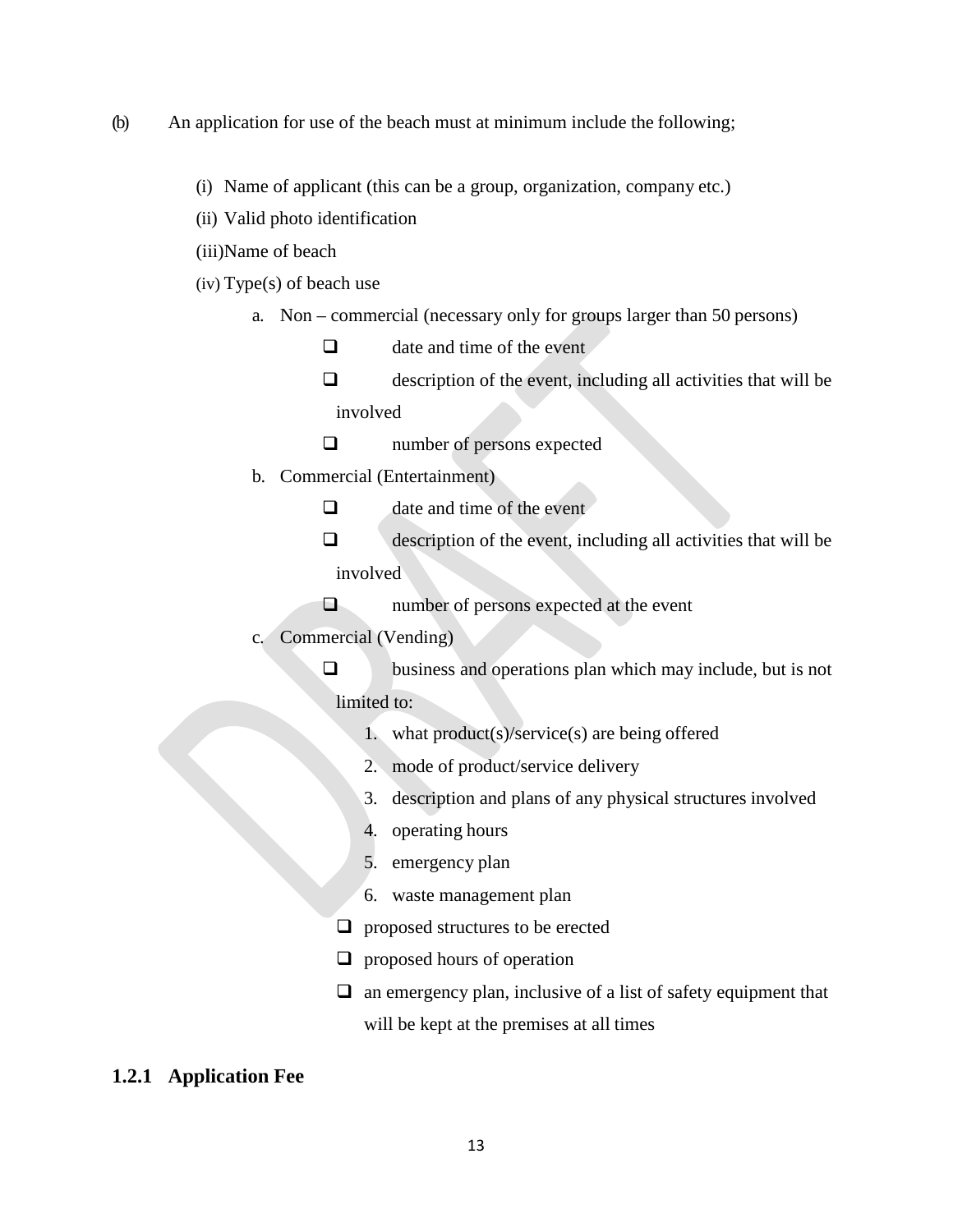The application must be accompanied by the requisite non-refundable application fee.

#### **Table 1**

| <b>User Type</b>                                                                       | <b>Fees</b>     |  |
|----------------------------------------------------------------------------------------|-----------------|--|
| <b>Non-commercial</b>                                                                  | \$50.00         |  |
| <b>Commercial (Entertainment))</b>                                                     | \$300 per day   |  |
| <b>Commercial (Vending – Event Driven)</b>                                             | \$500 per day   |  |
| <b>Commercial (Vending extended)</b>                                                   | \$75 per day    |  |
|                                                                                        | \$300 per month |  |
|                                                                                        |                 |  |
| Non-profit groups (churches, service groups, schools etc.) are exempted from the fees. |                 |  |

# **1.3 ADDITIONAL REQUIREMENTS**

Additional requirements based on user type are outlined below. These requirements will be outlined in the conditional letter of approval from the Ministry of Natural Resources and Labour and necessary for final approval for the issuance of a Beach Use Permit.

| `able |  |
|-------|--|
|-------|--|

| <b>User Type</b>                 | <b>Requirements</b>                              |
|----------------------------------|--------------------------------------------------|
| <b>Non-commercial</b>            | $\Box$ Application fee                           |
|                                  | Noise certificate (if applicable)                |
| <b>Commercial (Entertainment</b> | Application fee<br>u                             |
| driven<br>including event        | $\Box$ Noise certificate                         |
| vending)                         | Temporary Food Handler's Certificate*            |
|                                  | Temporary Liquor Licence*                        |
|                                  | Temporary Trade Licence*<br>⊔                    |
| <b>Commercial</b><br>(Vending)   | Application fee<br>┙                             |
| extended)                        | Food Handler's Certificate (if food and beverage |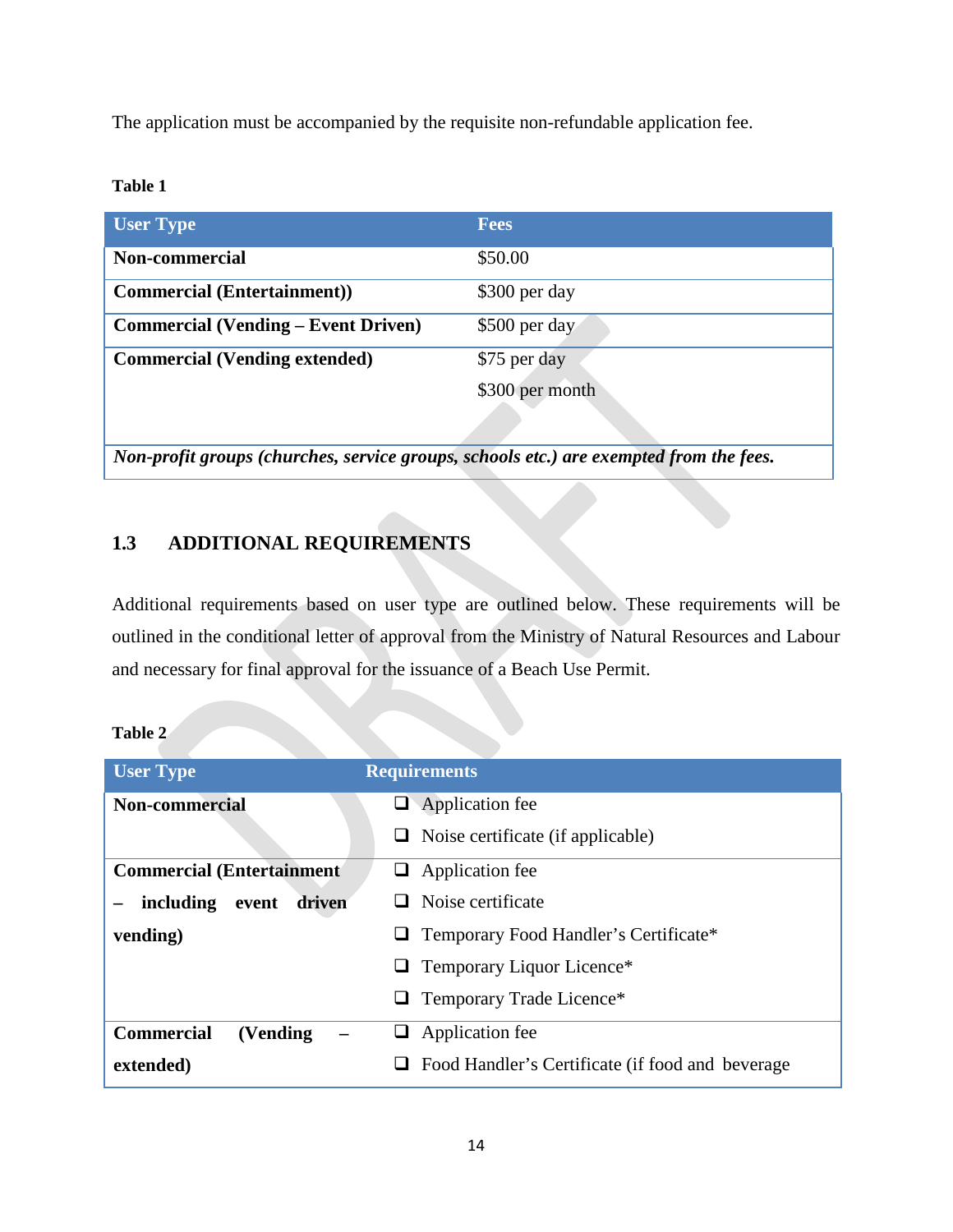| vendor)                                                  |  |
|----------------------------------------------------------|--|
| $\Box$ Liquor Licence (if selling alcoholic drinks)      |  |
| $\Box$ Trade Licence                                     |  |
| * Applicable only where event driven vending is proposed |  |

#### **(a) Trade Licence**

Any commercial activity unless otherwise specified in the Business, Professions and Trade Licences Act, 1990 (CAP 200), requires a trade licence from the Trade and Consumer Affairs Department. A Trade Licence application must be completed and submitted to the Trade and Consumer Affairs Department, and should only be considered where conditional approval from the Ministry of Natural Resources and Labour for use of a specified beach has been given. Upon submission of an application to the Trade and Consumer Affairs Department for review, the "*Standards and Regulations for Beach Vendors*" must be provided to the applicant.

#### **(b) Food Handler's Certificate**

Persons handling food are required to obtain a Food Handler's Certificate from the Environmental Health Division.

#### **(c) Liquor Licence**

A **liquor licence** is mandatory if alcoholic drinks will be sold. An application for a liquor licence must be submitted to the Commissioner of Police. A food handler's certificate, fire safety recommendation and a trade licence are pre-requisites to obtaining a liquor licence.

#### **(d) Noise Certificate**

According to the Noise Control and Abatement Act, 1996, operation of a loudspeaker is not permitted between the hours of 11am and 7pm. At any other time, operation of a loud speaker cannot take place without the prior written consent (**noise certificate**) of the Commissioner of Police.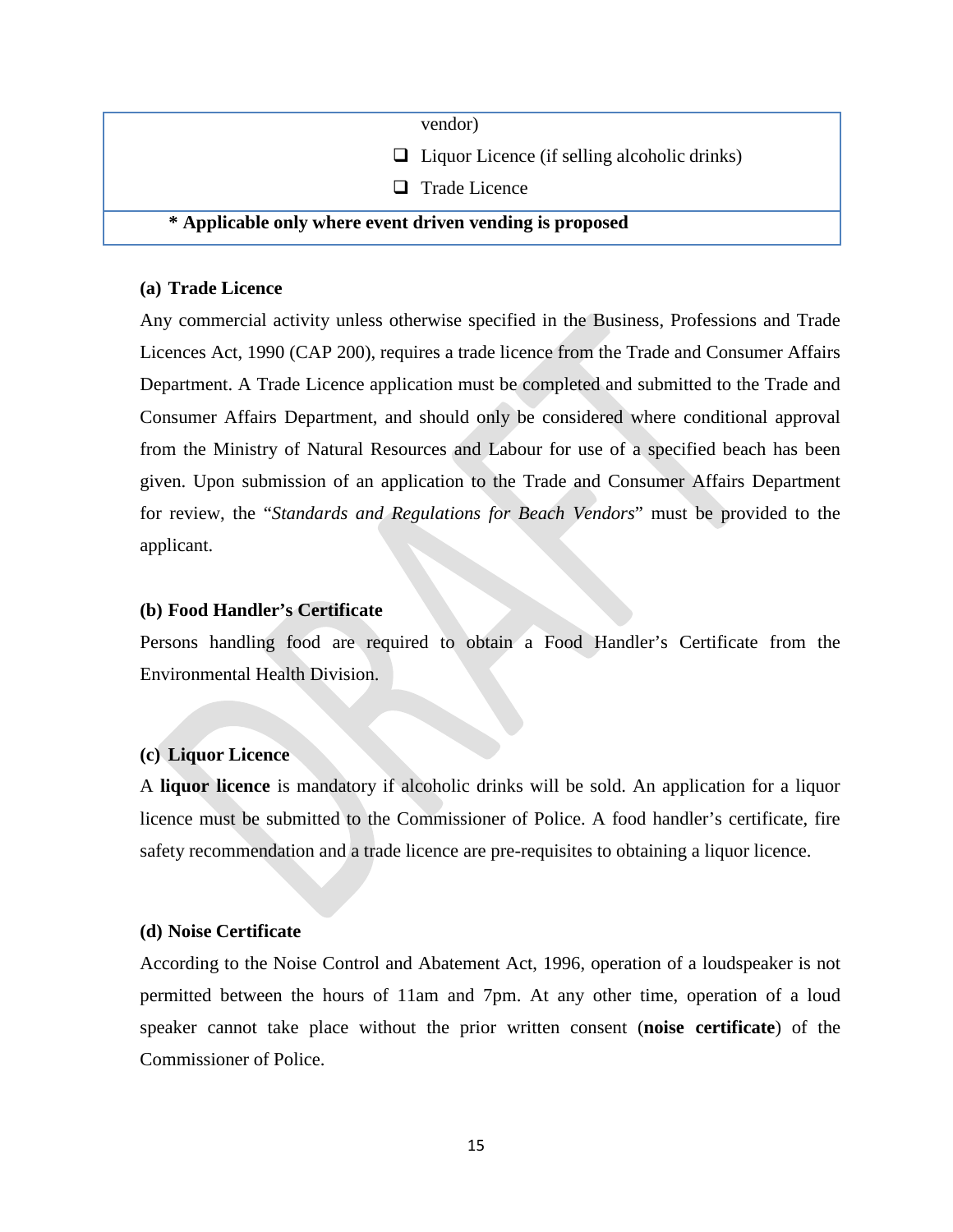#### **(e) Licence to Display Fireworks**

A licence to import, sell and display fireworks is obtained from the Ministry of Communications and Works. Fireworks displays in the Virgin Islands can only be conducted by a licenced pyro technician.

#### **(f) Fire Safety Recommendations**

In cases where controlled burning (eg. bonfires) or sale of liquor is proposed, Fire and Rescue Services provide recommendations upon request. This includes assessment of any proposed structures as well as the identification of optimal locations for burning in accordance with the national Control Burning Policy.

#### **1.4 REPSONSIBILITY OF PERMIT HOLDER**

It is the permit holder's responsibility to communicate to their invited guests the rules associated with the use of the beach. The permit holder is responsible for the conduct of guests and for any damages to the beach during their event, set up or take down. The permit holder must contact the Conservation and Fisheries Department, no less than one week prior to the event to discuss and agree on the details of the event. The permit holder must allow reasonable access to the event by an authorised officer of the Conservation and Fisheries Department or designated representative at all times.

#### **1.5 HOURS AND LOCATIONS**

Hours of operation and location of vending operations will be set by the Ministry of Natural Resources and Labour and shall coincide with the noise certificate (if applicable) obtained from the Royal Virgin Islands Police Force.

#### **1.6 DURATION OF BEACH USE PERMITS**

Temporary Beach Use Permits issued by the Ministry of Natural Resources & Labour shall not exceed the approved duration of the event in each instance.